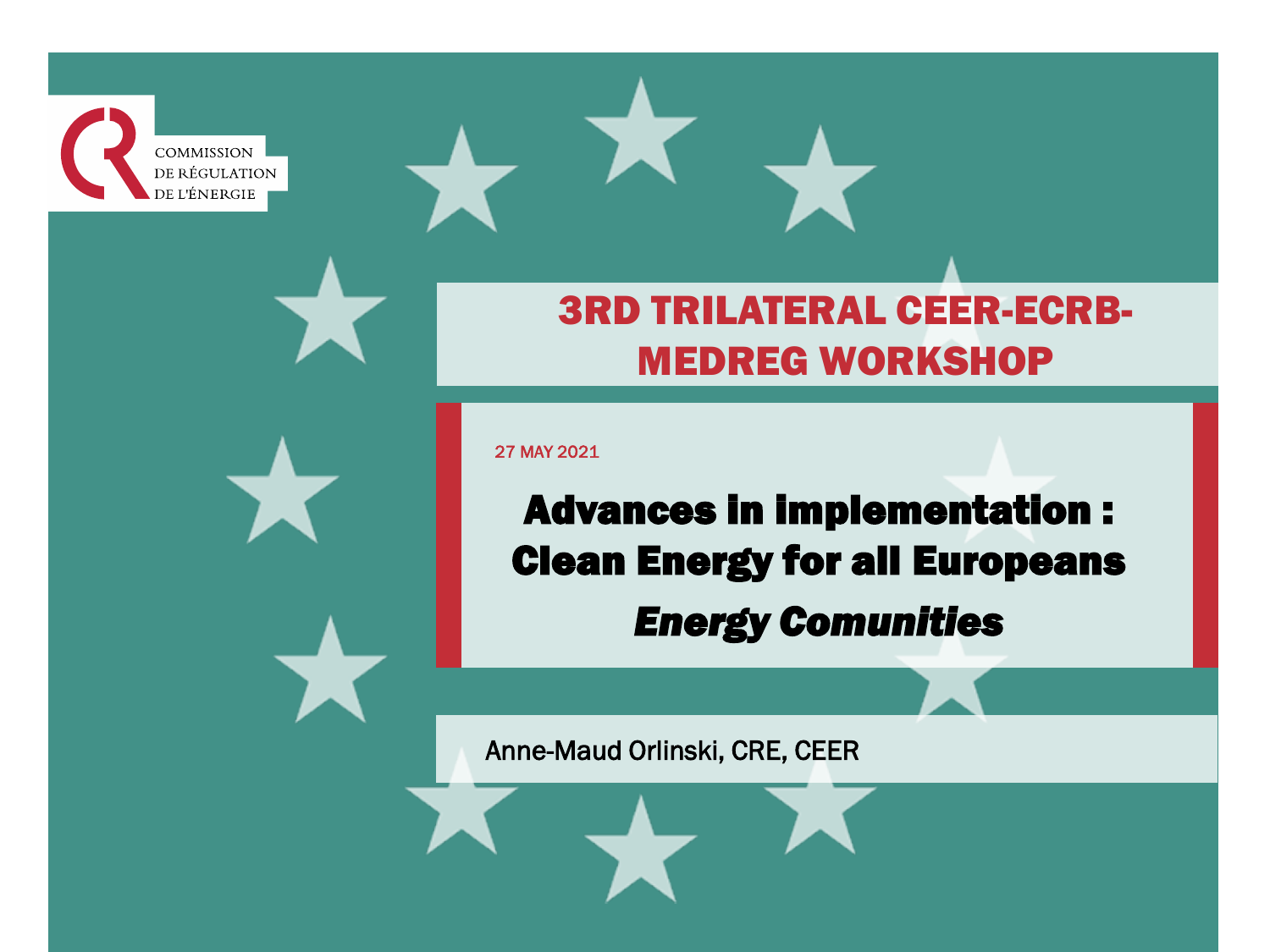

1. Introduction to CEP and Energy Communities

2. Energy Communities framework in the CEP

3. Main challenges for implementation

4. State of play of implementation

5. Conclusion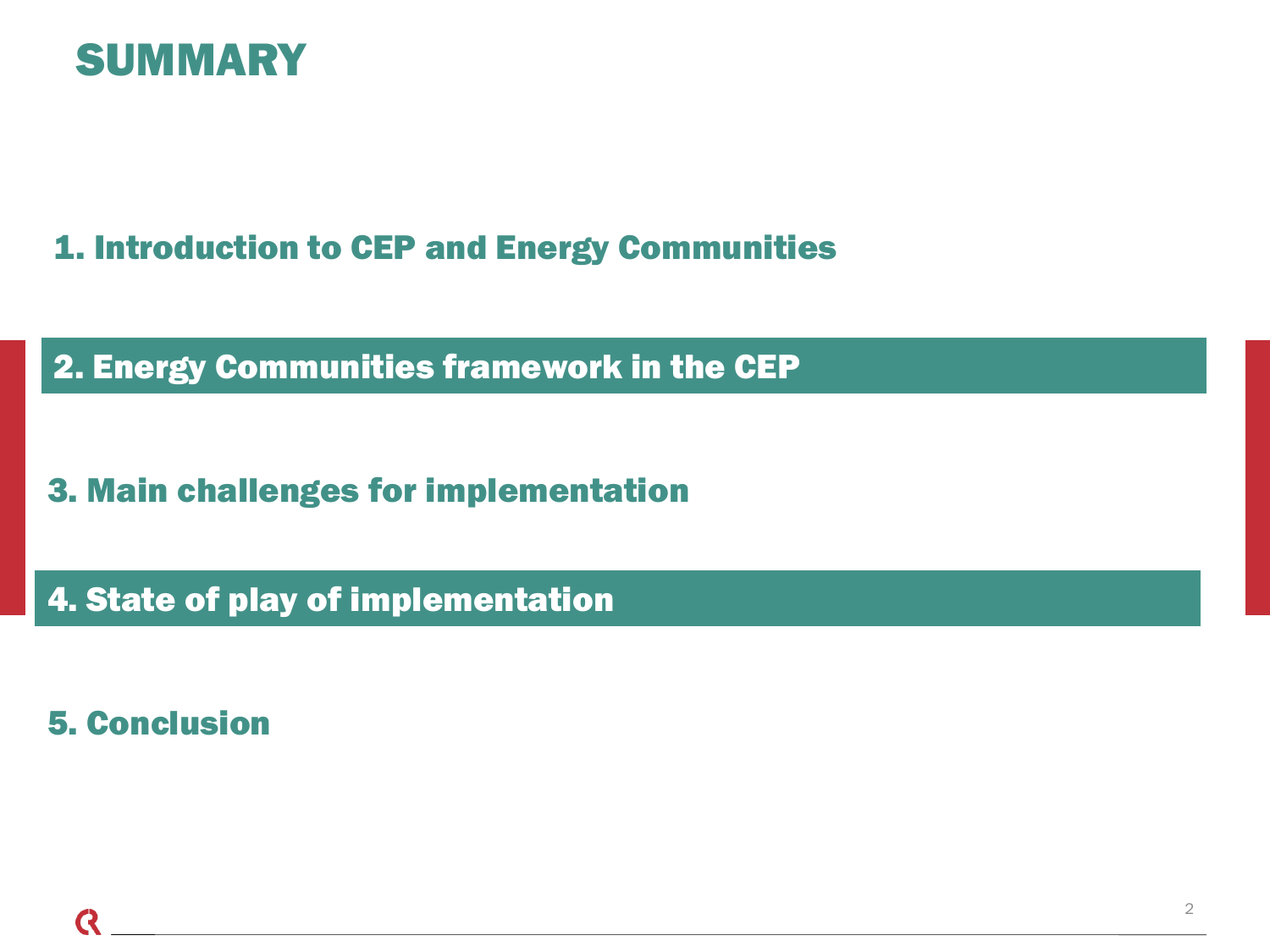### 1. INTRODUCTION TO CEP AND ENERGY COMMUNITIES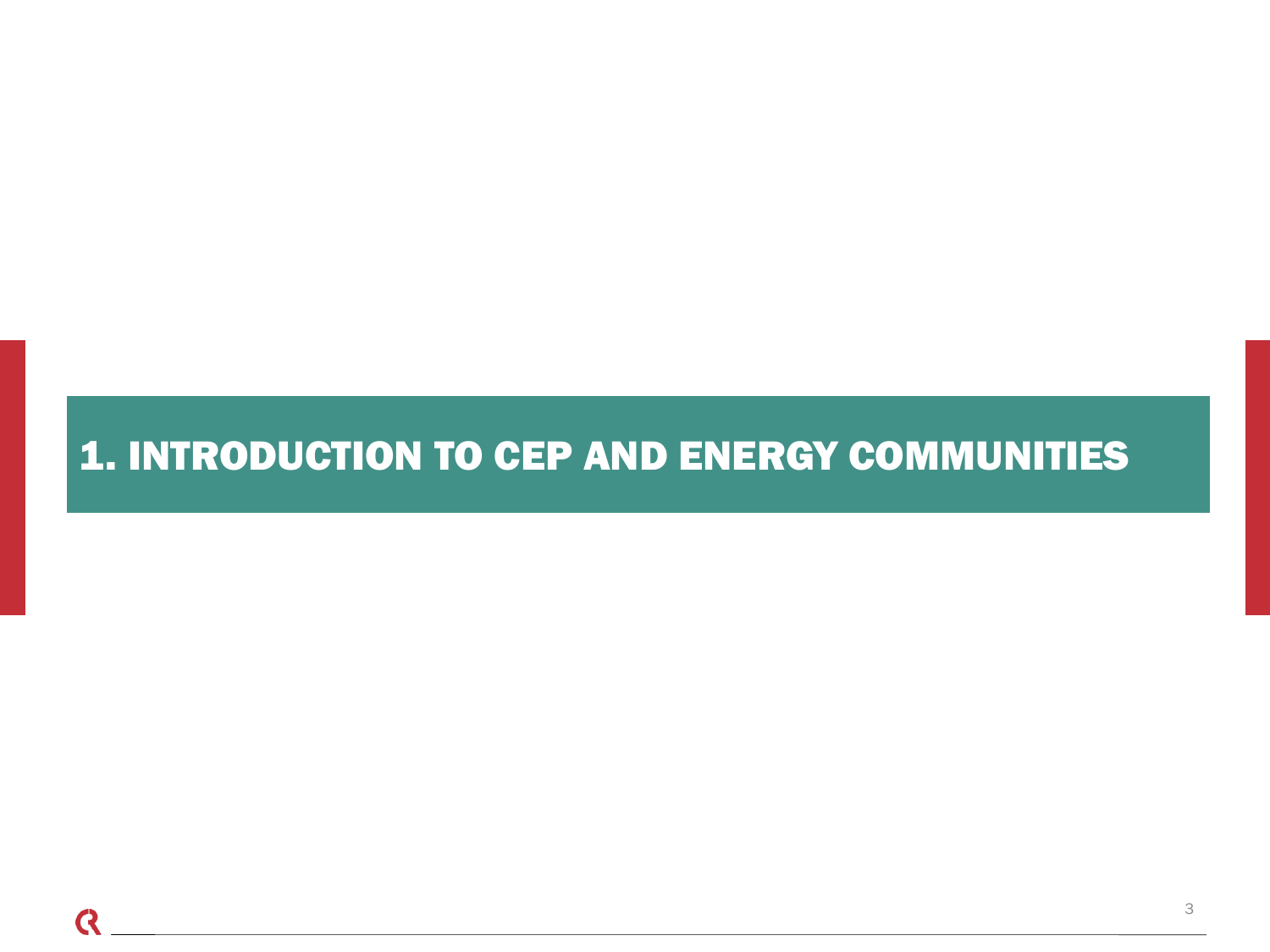## 1. INTRODUCTION : CEP AND ENERGY COMMUNI

• Energy Communities (ENCOM) adress several goals of the Clean Energy for all Europeans Package (CEP)



oENCOM are an energy and social innovation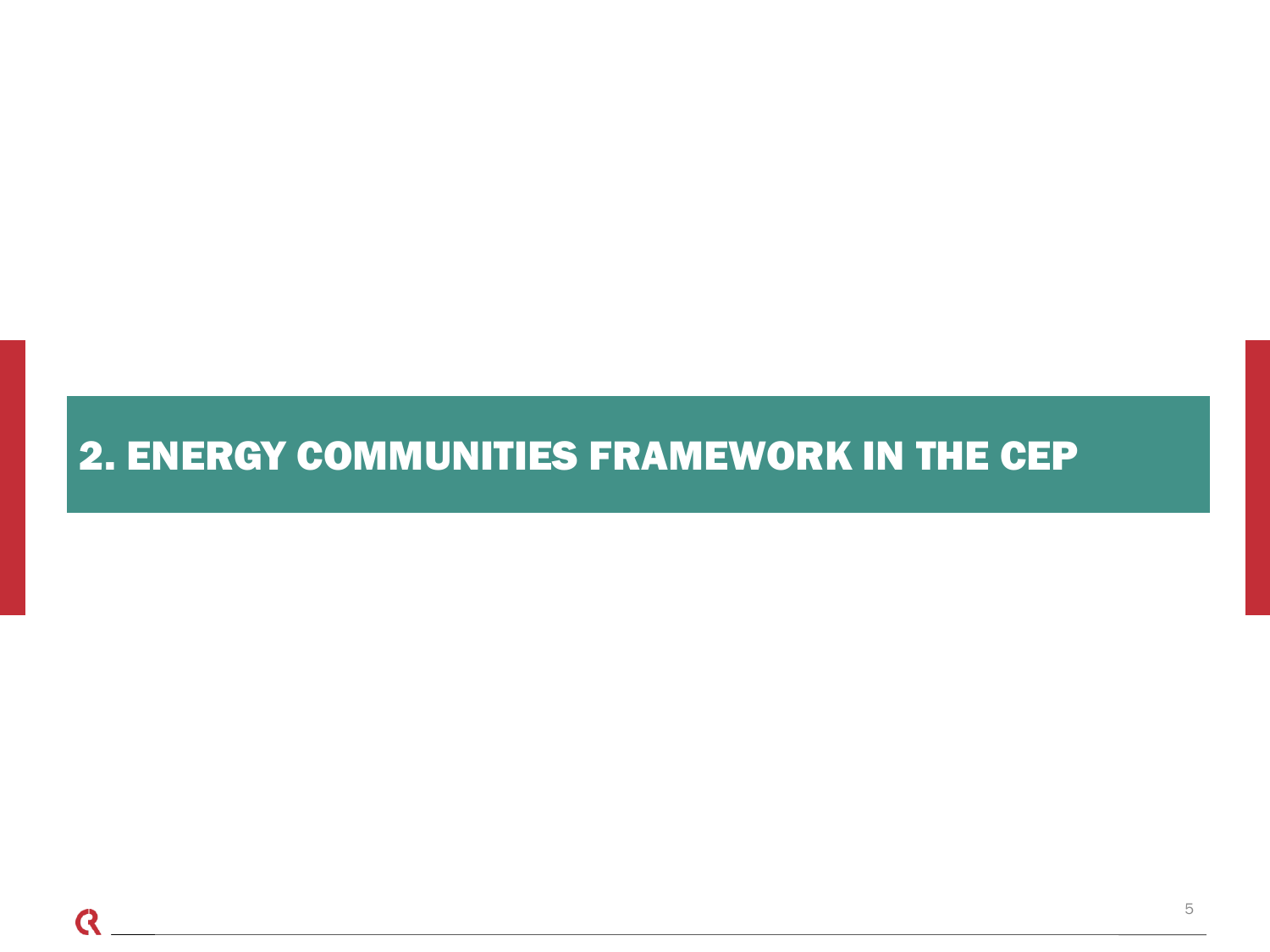oDirective 2018/2001 RED II (article 22): Introduction of Renewable Energy Communities (REC)

—Transposition Deadline: 30 June 2021

oDirective 2019/944 IEMD (article 16) : Introduction of Citizen Energy Communities (CEC)

—Transposition Deadline : 31 December 2020

oMember States shall provide an enabling regulatory framework for RECs and CECS

oMember States shall ensure that RECs and CECs are treated in non-discriminatory and proportionnate manner with regard to their activities as market participants oFor RECs, main elements of the enabling framework shall

be integrated in the NCEP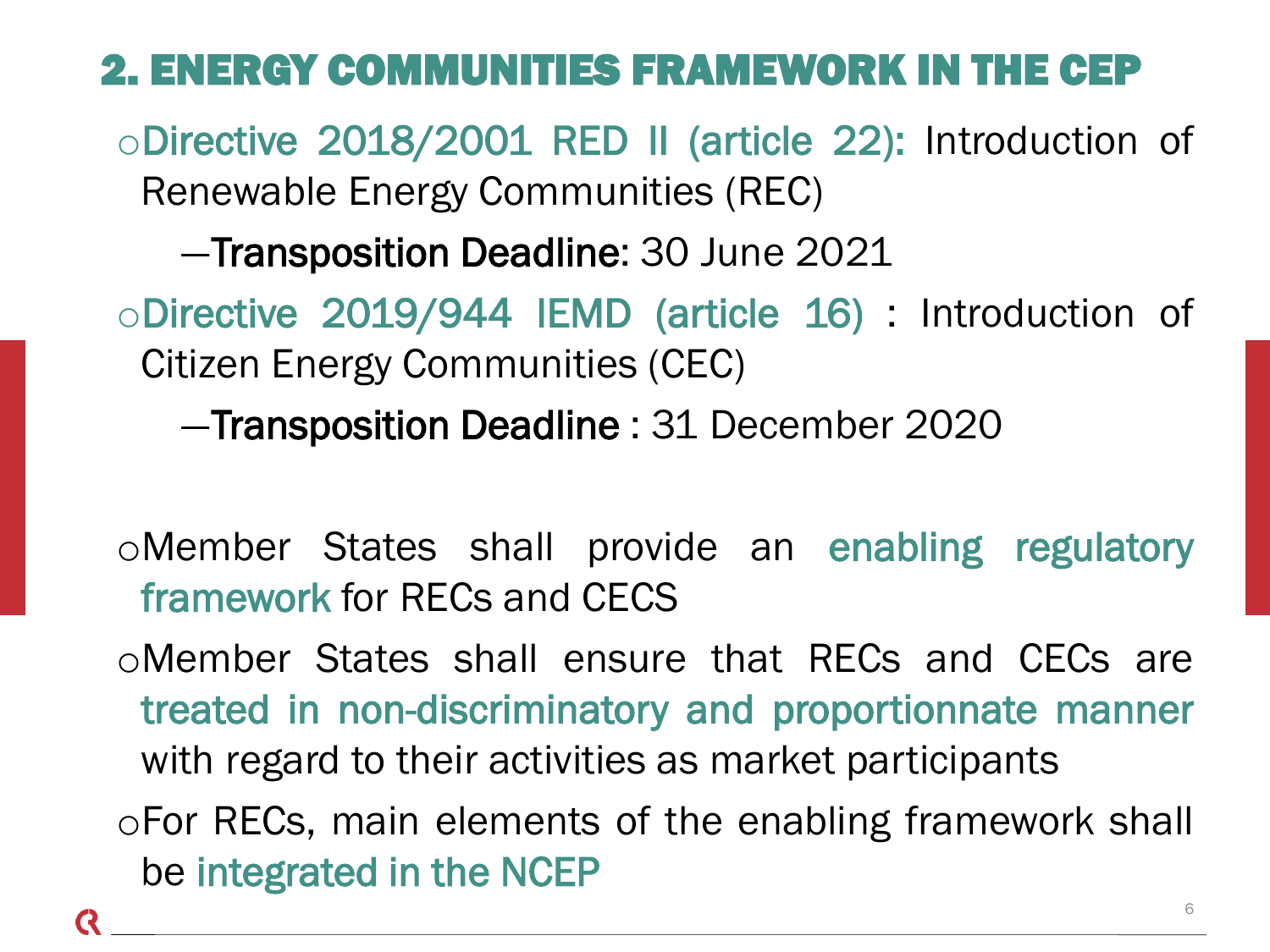o RECs and CECs are social concepts with a common legal framework

#### o Open legal concept

- Any form of entity
- Open and voluntary participation
- Effective control by members or shareholders
- o Pimary purpose is to provide environmental, economic or social community benefits for members or shareholders rather than financial profits
- o RECS and CECS are Market Participants
	- Generation, consumption, energy storage, energy sharing

#### **Rights**

- •Equal footing with other market participants (producers, suppliers, consumers…)
- •Access all suitable energy markets directly or through agreagation in a non discriminatory treatment
- DSO cooperation for energy sharing

#### **Obligations**

- •Maintaining the rights and obligations of the members as final consumers
- •Comply with registration and licensing procedures
- Subject to relevant charges ensuring a fair contribution to the overall cost sharing of the system
- •CEC, balancing responsability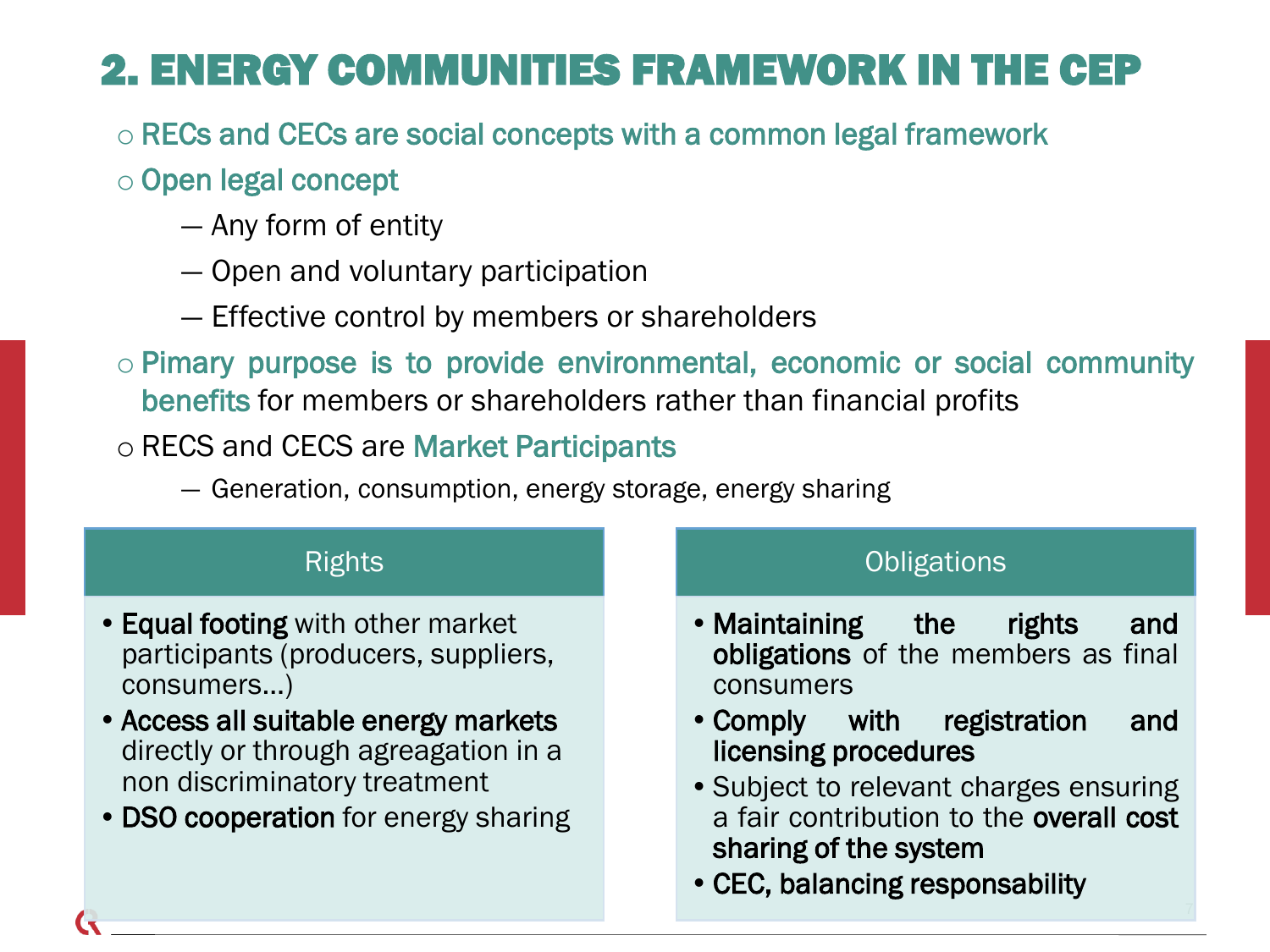

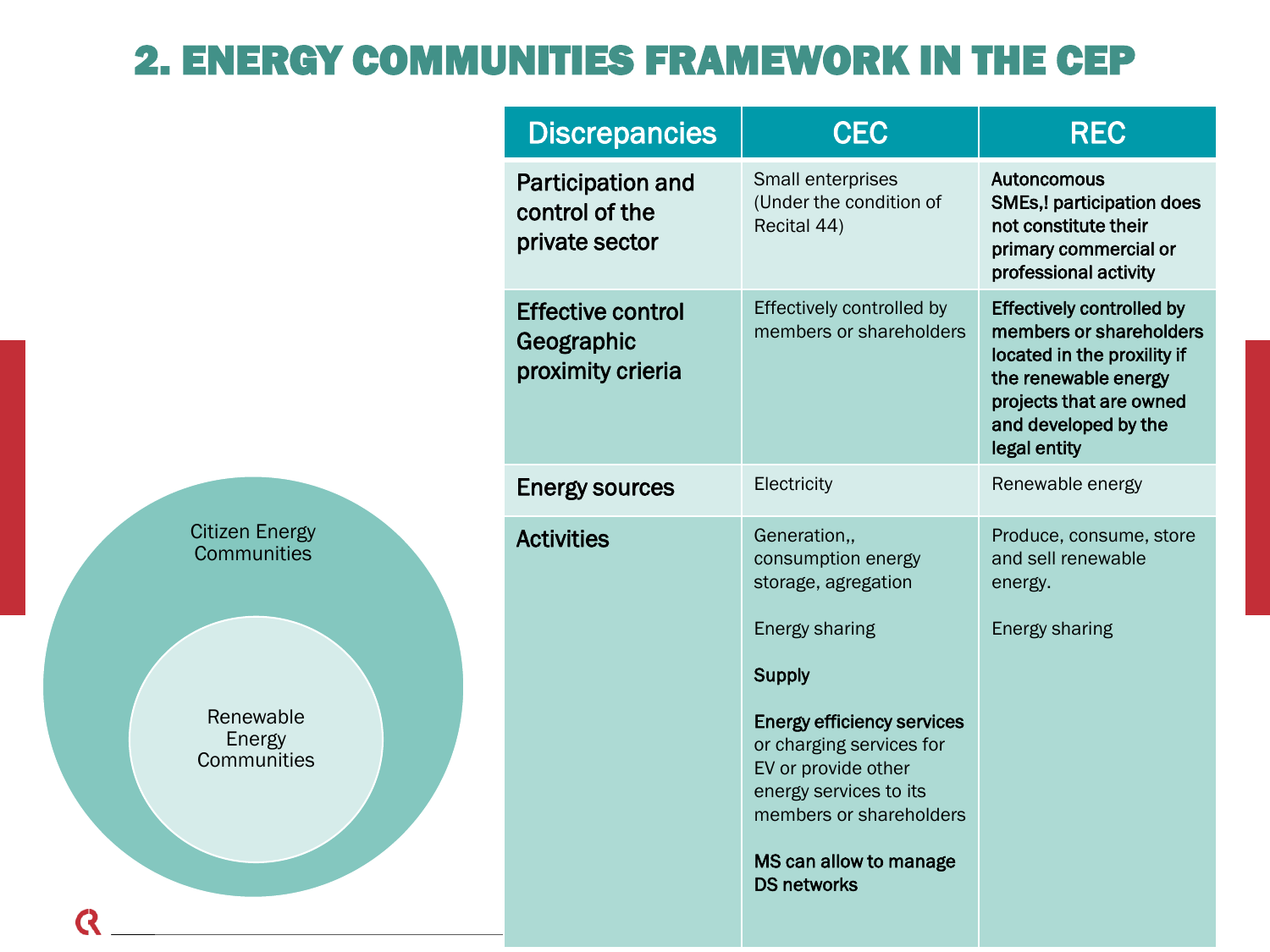# 3. MAIN CHALLENGES FOR IMPLEMENTATION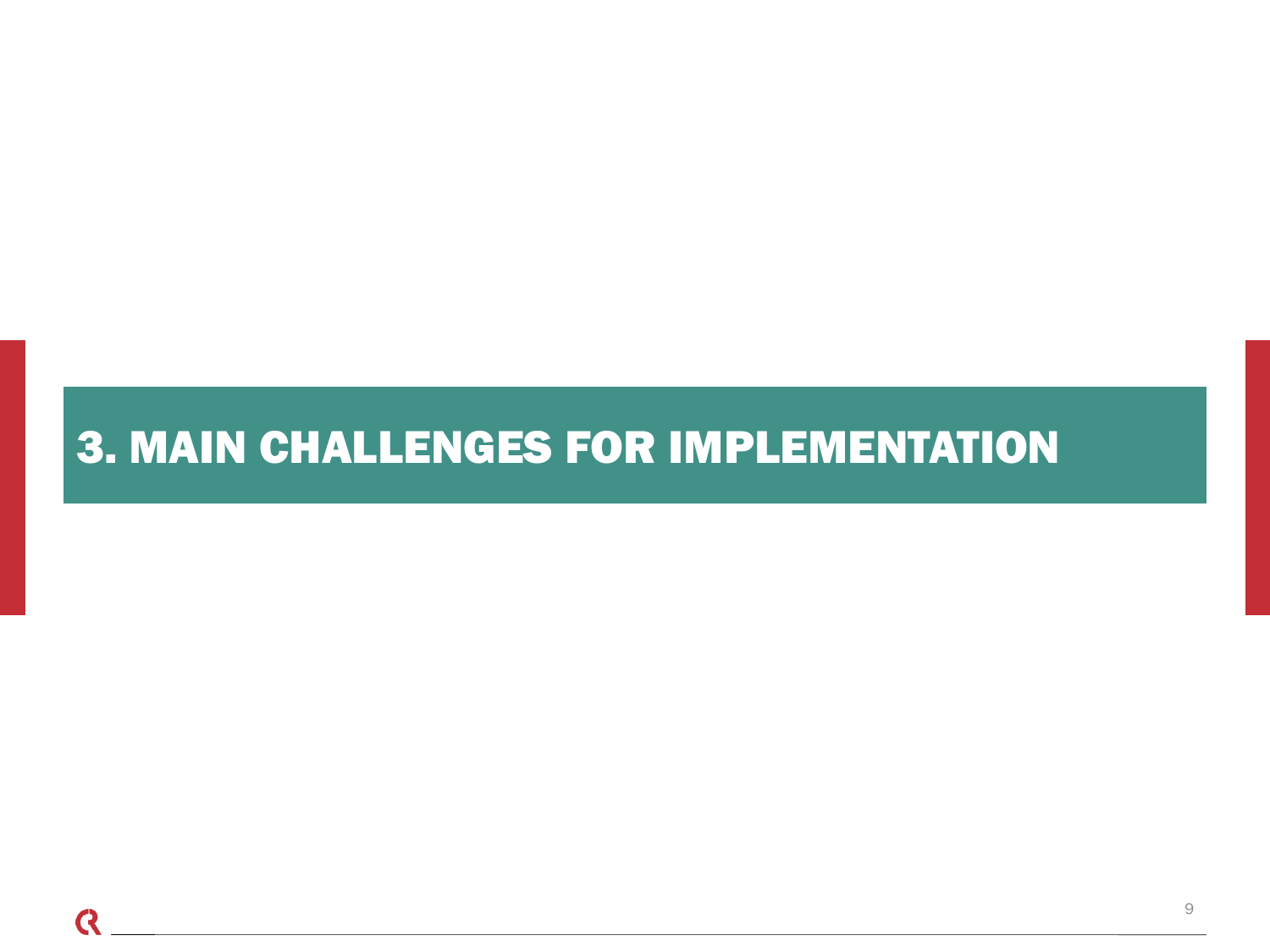# 3. MAIN CHALLENGES FOR IMPLEMENTATION

#### o Methodological challenges

o Pre-existing various initiatives and frameworks:

- Collective self-consumption in France
- Energy Community in Greece

o Identify barriers to the development of business models under development

#### o Definition of the legal concepts

- Autonomous and effective control by members
- Primary commercial or professionnal activity
- Proximity criteria for RECs
- Pupose to provide environmental, economic and social benefit
- o Regulatory challenges to ensure an enabling framework
	- Protection of consumer rights of the Members of the ENCOM and/or the ENCOM itself vs. Financial strength of the ENCOM
	- Definition of a new market activitv of « energy sharing »?
	- DSO s cooperation
	- Fair, cost reflective, transparent and non-disccriminatory charges
	- Non-discriminatory, fair and transparent procedures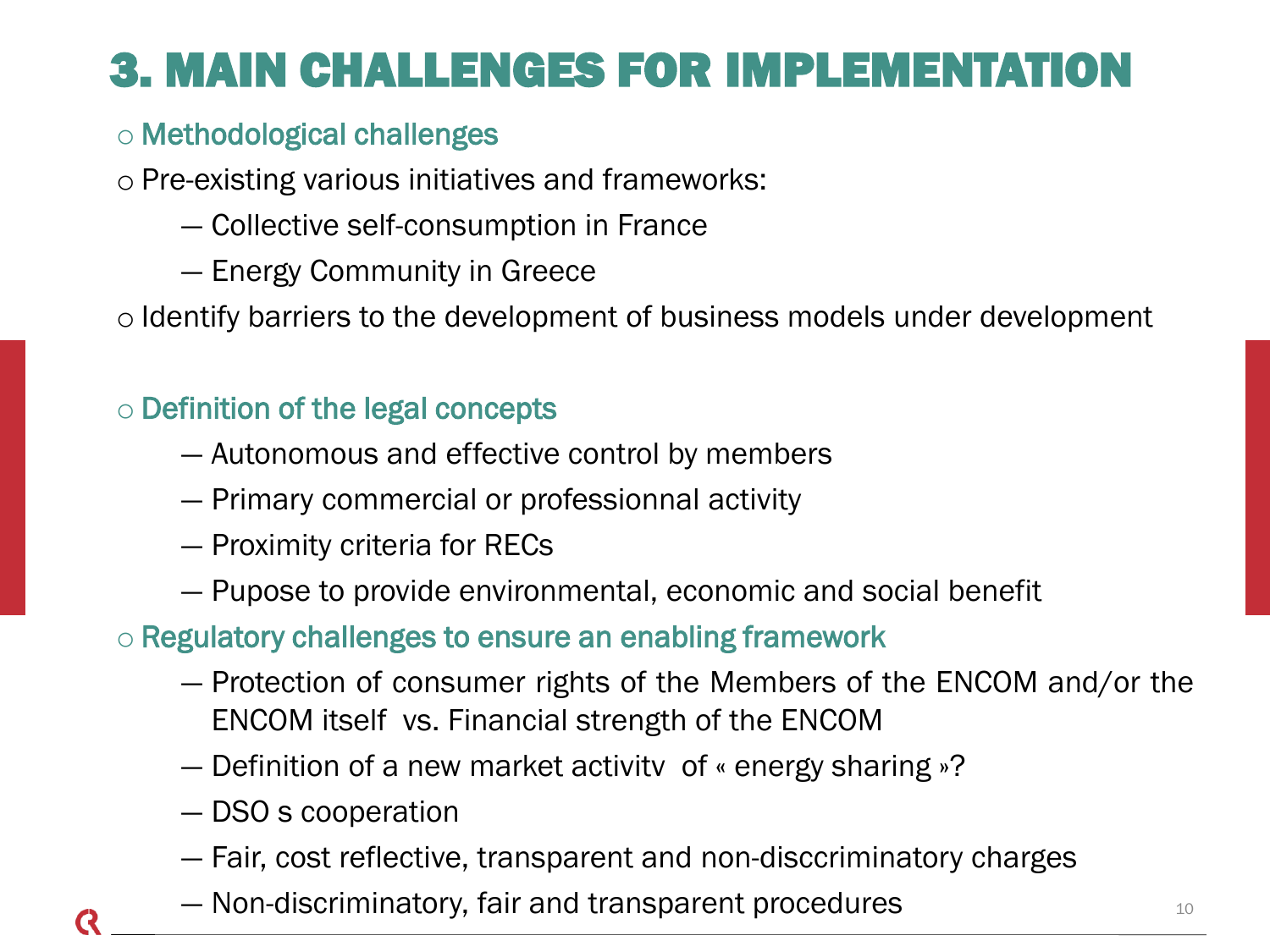## 4. STATE OF PLAY OF IMPLEMENTATION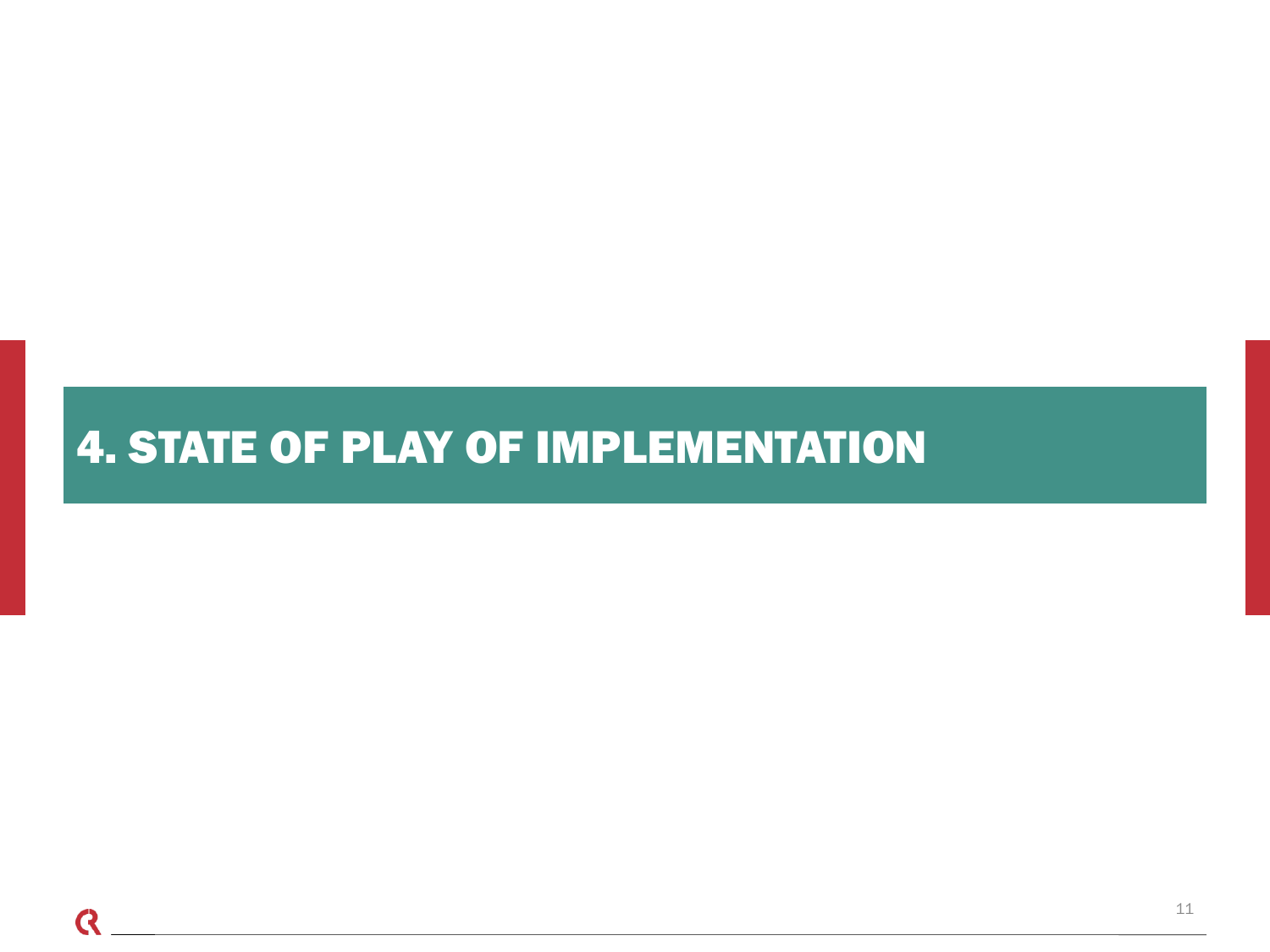# 3. STATE OF PLAY OF IMPLEMENTATION

- o TASK Forces dedicated to the follow-up of the implementation process regarding CECs and RECs : ASSET Study, BRIDGE Task FORCE
- $\circ$  Different implementation pathways regarding the legal concept:
	- o Proximity criteria : Use of Voltage, Distance based (Ex: France), administrative…
	- $\circ$  Voluntary participation: Ex: LUX: Notice period to leave the ENCOM of max. 1 year
	- o Energy sharing;
		- o geographical constrained
		- o new role of the DSOs: DSOs charged for the measurement of energy under the control of NRA, obligation to attribute energy, to share DATA. Ex: Austria, LUX
	- $\circ$  Contribution to the overall cost sharing of the system

Ex:, remuneration for participation to avoid some distribution costs, exemption of grid fees ….

- o Enabling framework progressively implemented by State Members
	- o Support schemes (remuneration schemes, national regulatory support…)
	- EX: Greece, Germany
	- $\,\circ\,\,$  Rights and responsibilities flexibility to facilitate market integration Ex: Portuga $\rm l_{2}$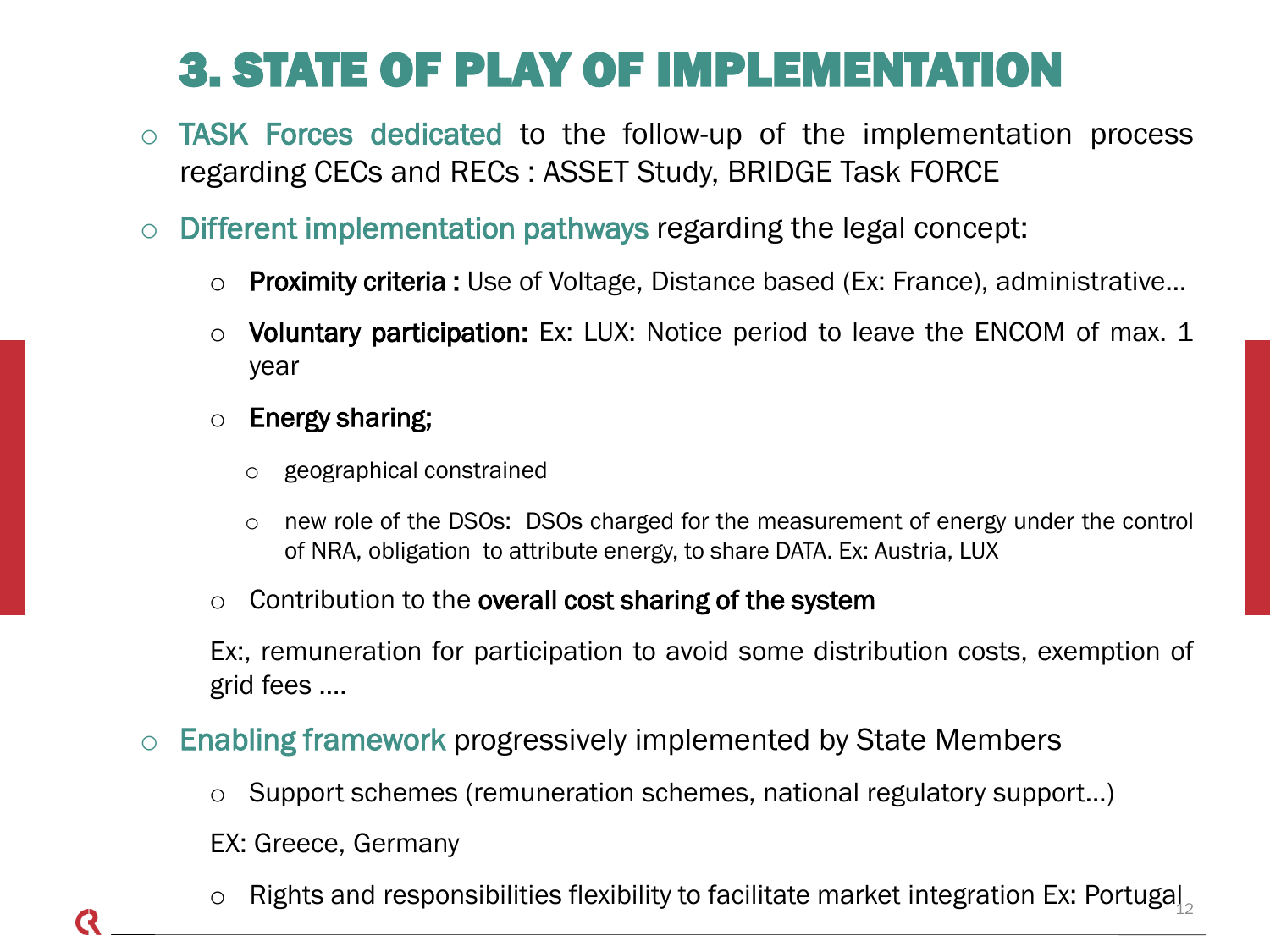## 5. CONCLUSION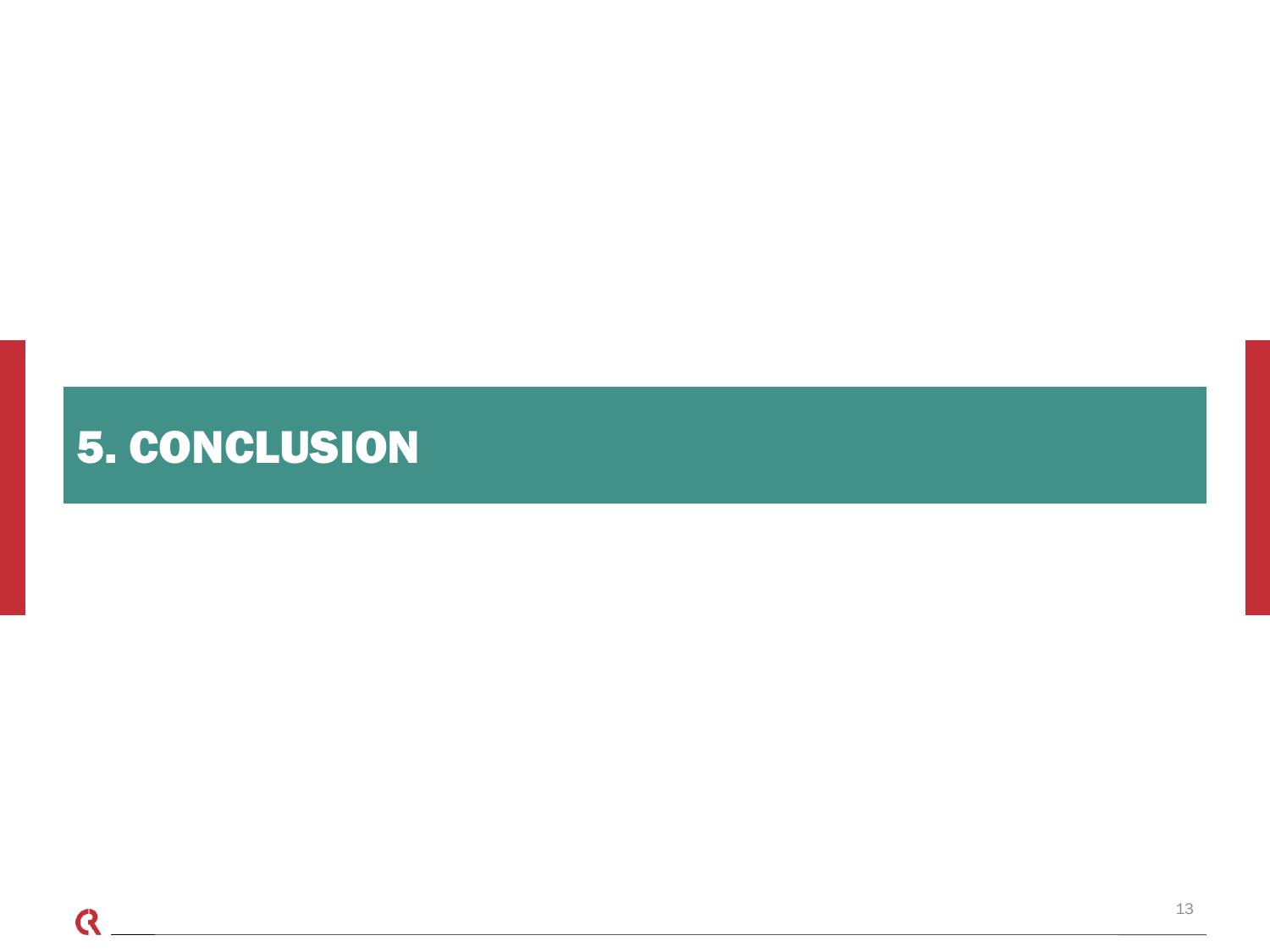## 5. CONCLUSION

oImplementation still ongoing for RECS

- oPotential of ENCOM in terms of benefits for consumers, the energy system and in regard to the contribution to energy transition still need to be understood
- oExisting frameworks laid the groundwork to develop new business models
- oFlexible framework will enhance developement of new projects
- o Monitoring of market innovation and cross-exchanges of best practices will be the cornerstone for the next steps of the implementation work
- oNRAs have the duty to monitor the removal of unjustified obstacles to and restrictions on the development of ENCOMS

## ➔ A framework to be designed through best practices to enable consumers engagement in the energy transition